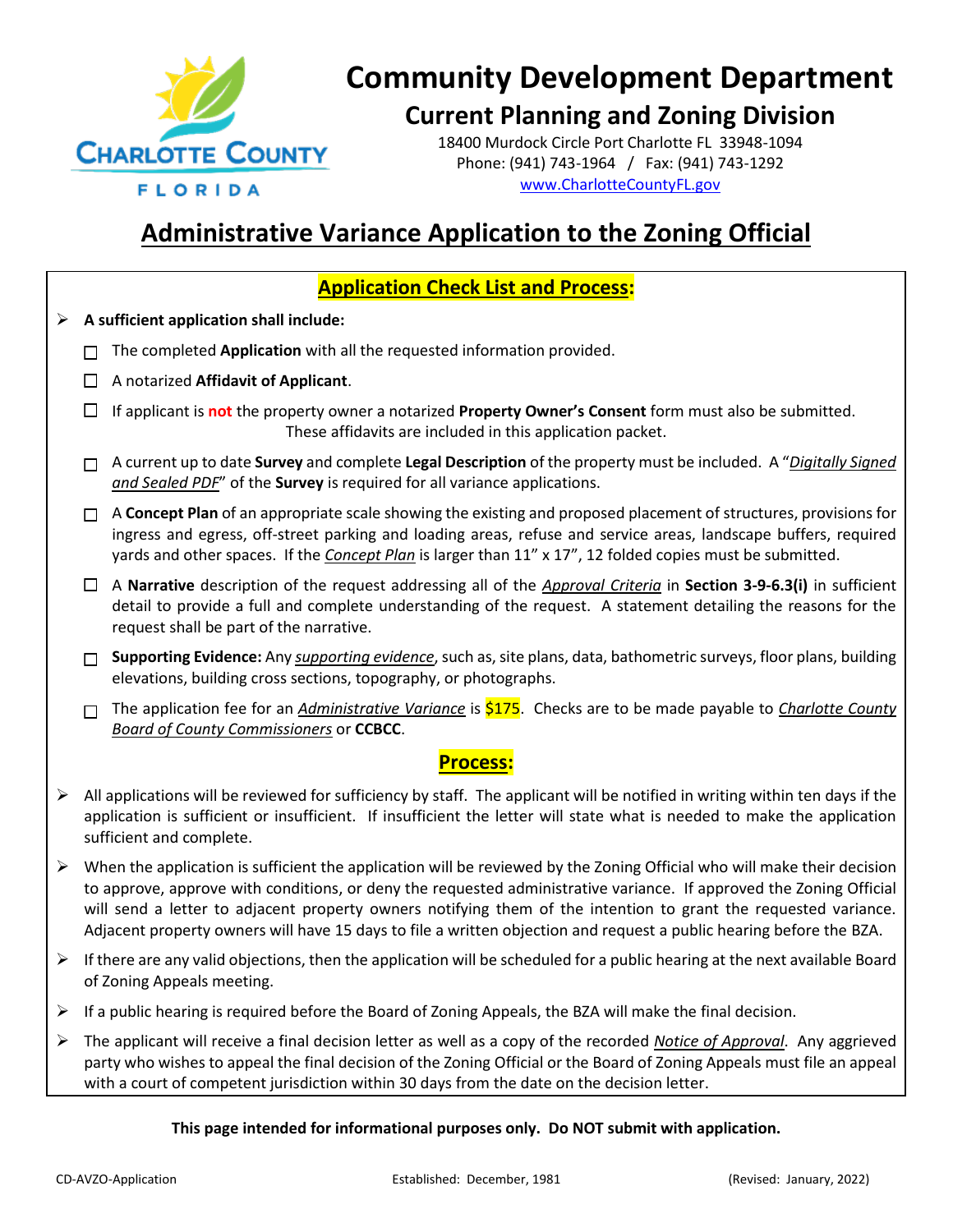

#### **Current Planning and Zoning Division**

18400 Murdock Circle Port Charlotte FL 33948-1094 Phone: (941) 743-1964 / Fax: (941) 743-1292 [www.CharlotteCountyFL.gov](http://www.charlottecountyfl.gov/)

### **Administrative Variance Application to the Zoning Official**

#### **Approval Criterial for Variances:**

#### **Section 3-9-6.3(i) - Approval Criteria for Variances.**

"*A variance shall be granted by the Board of Zoning Appeals only if all of the following Approval Criteria for Variances are found to exist*:"

- (1) Unique or peculiar conditions or circumstances exist, which relate to the location, size and characteristics of the land or structure involved, and are not generally applicable to other lands or structures.
- (2) The strict and literal enforcement of the zoning section of the Land Development Regulations would create an undue hardship as distinguished from a mere inconvenience on the property owners. Physical handicaps or disability of the applicant and other considerations may be considered where relevant to the request.
- (3) The granting of a variance would not be injurious to or incompatible with contiguous uses, the surrounding neighborhood, or otherwise detrimental to the public welfare.
- (4) The condition giving rise to the requested variance has not been created by any person presently having an interest in the property and the conditions cannot reasonably be corrected or avoided by the applicant.
- (5) The requested variance is the minimum modification of the regulation at issue that will afford relief.

#### **Section 3-9-6.3(l) - Administrative Variances:**

"If the variance requested is for relaxation of the minimum development standards of no more than ten percent of the requirements or one foot, whichever is greater, the owner may request that the Zoning Official grant an administrative variance. If, upon proper investigation, the administrative variance is not found to be harmful to adjoining land uses or adverse to the public interest, the Zoning Official may proceed to grant the administrative variance after the (appropriate) procedure is completed and no written objection is received from an adjoining property owner within the time period specified. The Zoning Official shall review the application for sufficiency, which includes completeness of the application and consistency with the Comprehensive Plan, Code of Ordinances, and these Land Development Regulations."

**The full text for section 3-9-6.3 of Charlotte County Code can be found at:** [https://www.municode.com](https://www.municode.com/) 

**This page intended for informational purposes only. Do NOT submit with application.**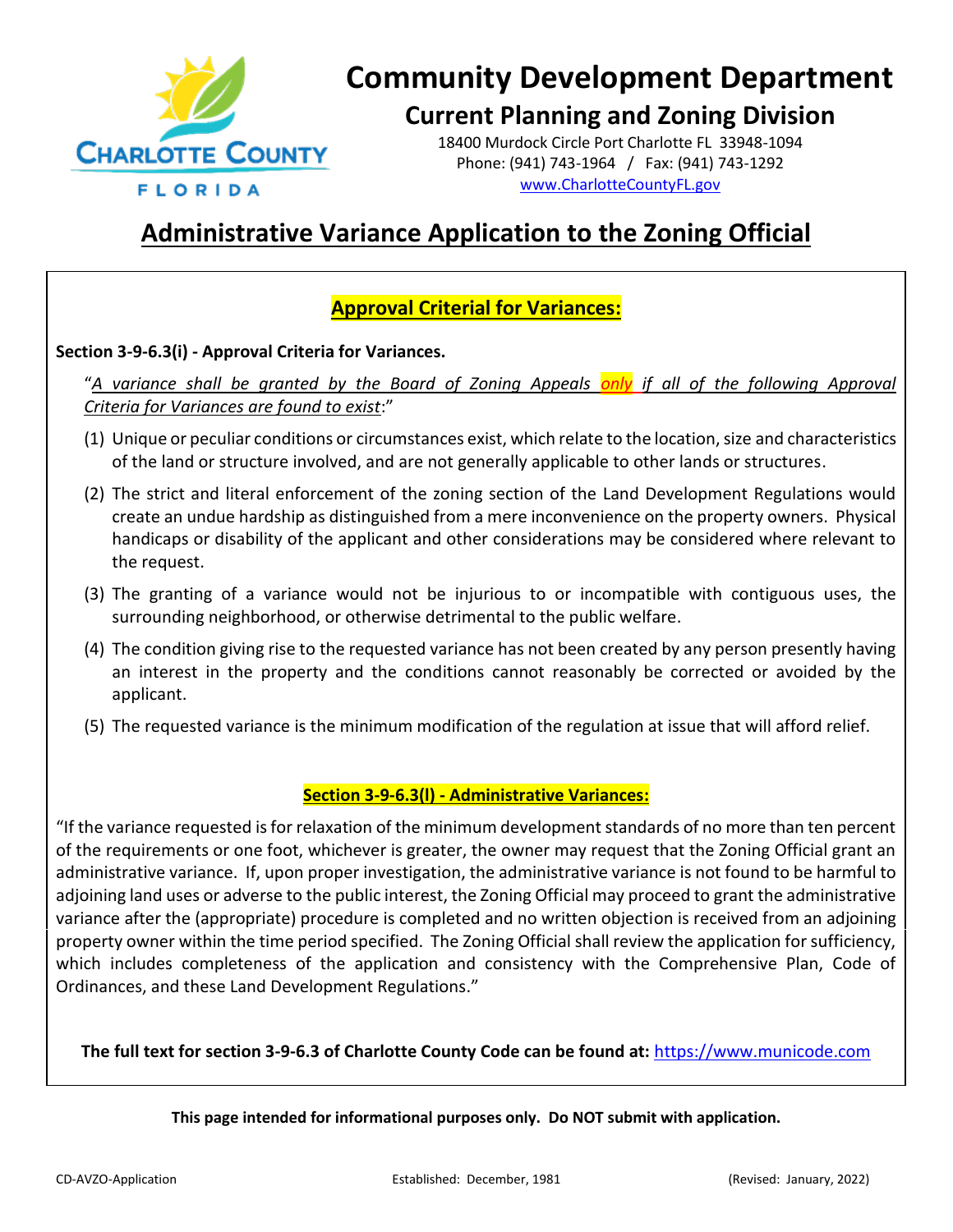

### **Current Planning and Zoning Division**

18400 Murdock Circle Port Charlotte FL 33948-1094 Phone: (941) 743-1964 / Fax: (941) 743-1292 [www.CharlotteCountyFL.gov](http://www.charlottecountyfl.gov/)

### **Administrative Variance Application to the Zoning Official**

(application continued)

|    |                                                                                                                                                                                                                                     |                                                                          |        |                             | Date of BZA Meeting:<br><u> </u> |         |                |  |
|----|-------------------------------------------------------------------------------------------------------------------------------------------------------------------------------------------------------------------------------------|--------------------------------------------------------------------------|--------|-----------------------------|----------------------------------|---------|----------------|--|
|    |                                                                                                                                                                                                                                     |                                                                          |        | (above for office use only) |                                  |         |                |  |
|    |                                                                                                                                                                                                                                     | Incomplete applications will not be processed until they are sufficient. |        |                             |                                  |         |                |  |
| 1. |                                                                                                                                                                                                                                     |                                                                          |        |                             |                                  |         |                |  |
|    | (Address)                                                                                                                                                                                                                           |                                                                          | (City) |                             |                                  | (State) | $(Zip + four)$ |  |
|    | (Phone Number)                                                                                                                                                                                                                      | <i>(E-mail Address)</i><br>(E-mail Address)                              |        |                             |                                  |         |                |  |
| 2. |                                                                                                                                                                                                                                     |                                                                          |        |                             |                                  |         |                |  |
|    |                                                                                                                                                                                                                                     |                                                                          |        |                             |                                  |         |                |  |
|    | (Address)                                                                                                                                                                                                                           |                                                                          | (City) |                             |                                  | (State) | $(Zip + four)$ |  |
|    | (Phone Number)                                                                                                                                                                                                                      | (Fax Number)                                                             |        | $\overline{\phantom{a}}$    | (E-mail Address)                 |         |                |  |
| З. |                                                                                                                                                                                                                                     |                                                                          |        |                             |                                  |         |                |  |
|    |                                                                                                                                                                                                                                     |                                                                          |        |                             |                                  |         |                |  |
|    | (Address)                                                                                                                                                                                                                           |                                                                          | (City) |                             |                                  | (State) | $(Zip + four)$ |  |
|    | (Phone Number)                                                                                                                                                                                                                      | 1<br>1 (Fax Number) (Fax Number) (E-mail Address)                        |        |                             |                                  |         |                |  |
| 4. | Owners Authorization: If the applicant is not the owner of subject property the applicant must attach a notarized                                                                                                                   |                                                                          |        |                             |                                  |         |                |  |
|    | <b>Property Owner's Consent form giving the applicant permission to submit this application.</b>                                                                                                                                    |                                                                          |        |                             |                                  |         |                |  |
| 5. | Property Address: No. 1997 - March 1997 - March 1997 - March 1997 - March 1997 - March 1997 - March 1997 - March 1997 - March 1997 - March 1997 - March 1997 - March 1997 - March 1997 - March 1997 - March 1997 - March 1997       |                                                                          |        |                             |                                  |         |                |  |
|    |                                                                                                                                                                                                                                     | (Address)                                                                |        | (City)                      |                                  | (State) | $(Zip + four)$ |  |
| 6. |                                                                                                                                                                                                                                     |                                                                          |        |                             |                                  |         |                |  |
| 7. | Legal description: Lot(s): Legal description: Lot(s): Legal description: Lot(s):                                                                                                                                                    |                                                                          |        |                             |                                  |         |                |  |
|    | <b>Subdivision:</b> Subdivision: The Contract of Subdivision: Contract of Subdivision: Subdivision: Subdivision: Subdivision: Subdivision: Subdivision: Subdivision: Subdivision: Subdivision: Subdivision: Subdivision: Subdivisio |                                                                          |        |                             |                                  |         |                |  |
|    |                                                                                                                                                                                                                                     |                                                                          |        |                             |                                  |         |                |  |
|    |                                                                                                                                                                                                                                     |                                                                          |        |                             |                                  |         |                |  |
| 8. |                                                                                                                                                                                                                                     |                                                                          |        |                             |                                  |         |                |  |
| 9. |                                                                                                                                                                                                                                     |                                                                          |        |                             |                                  |         |                |  |
|    |                                                                                                                                                                                                                                     |                                                                          |        |                             |                                  |         |                |  |

#### **Submit this page as part of your application.**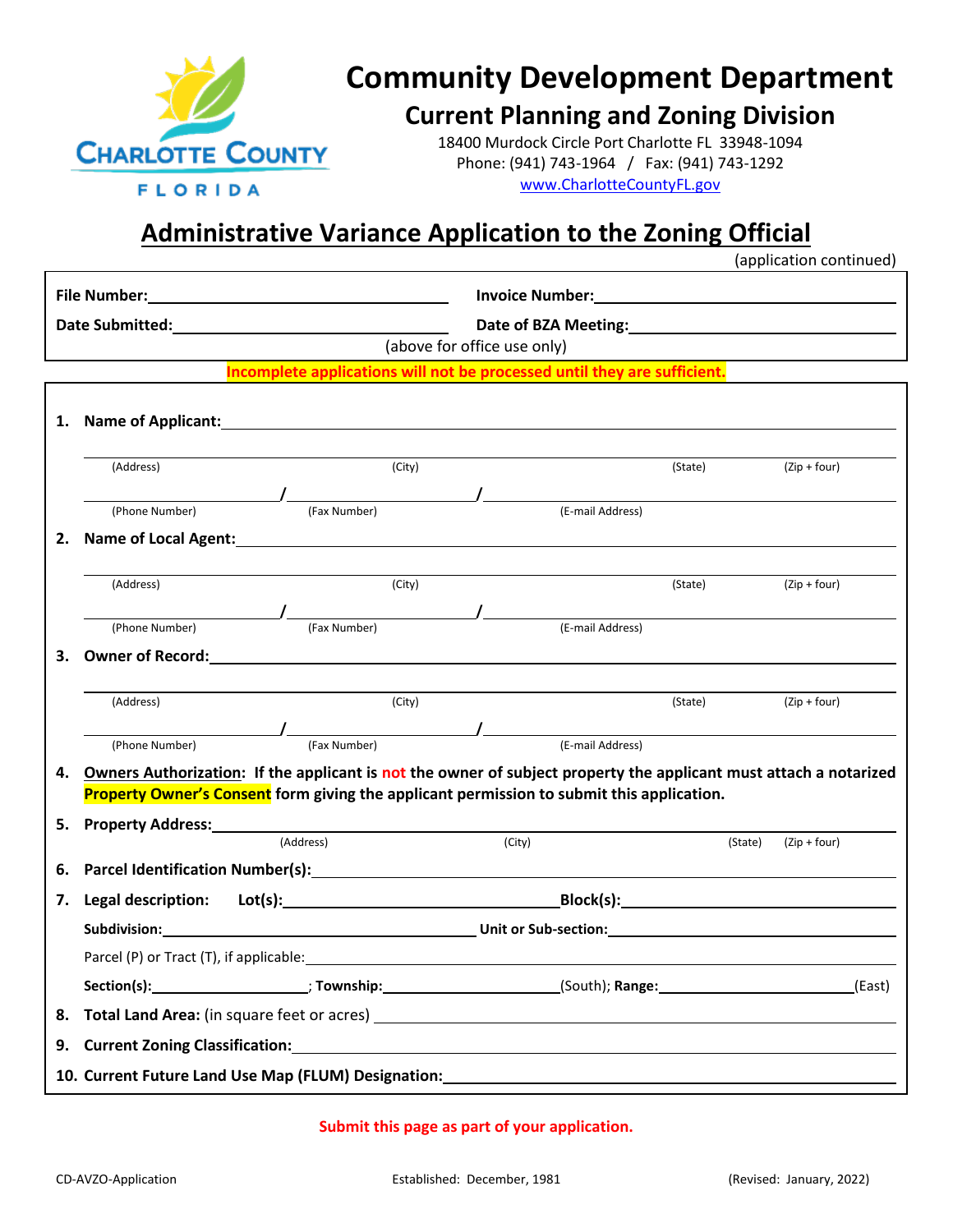

## **Community Development Department Current Planning and Zoning Division**

18400 Murdock Circle Port Charlotte FL 33948-1094 Phone: (941) 743-1964 / Fax: (941) 743-1292 [www.CharlotteCountyFL.gov](http://www.charlottecountyfl.gov/)

### **Administrative Variance Application to the Zoning Official**

| 11. Summary of request: Briefly state and summarize what your requested <i>Administrative Variance</i> is for. (e.g., front<br>yard setback variance of two feet to allow a 23-foot setback instead of the required 25-foot setback.)                                                                                                                                                                      |
|------------------------------------------------------------------------------------------------------------------------------------------------------------------------------------------------------------------------------------------------------------------------------------------------------------------------------------------------------------------------------------------------------------|
| 12. Narrative: On a separate sheet explain in detail the nature of the request and how your requested administrative<br>variance meets the applicable Approval Criteria of County Code. (see page 2)                                                                                                                                                                                                       |
| 13. Plat of Survey and Concept Plan: Attach an up to date Plat of Survey and on separate sheets, please attach a Concept<br>Plan of an appropriate scale, which illustrates clearly the placement of existing and proposed structures on the<br>property, off-street parking, and required yards.                                                                                                          |
| 14.Are there any existing structures located on the property? <b>manual construct COLLAGE</b> .w<br>If so, what is the current use of the structures, and illustrate their locations and dimensions on the concept plan.                                                                                                                                                                                   |
|                                                                                                                                                                                                                                                                                                                                                                                                            |
|                                                                                                                                                                                                                                                                                                                                                                                                            |
|                                                                                                                                                                                                                                                                                                                                                                                                            |
|                                                                                                                                                                                                                                                                                                                                                                                                            |
|                                                                                                                                                                                                                                                                                                                                                                                                            |
|                                                                                                                                                                                                                                                                                                                                                                                                            |
|                                                                                                                                                                                                                                                                                                                                                                                                            |
| If YES, in whose name was the violation served?<br>Surface Manager Manager Manager Manager Manager Manager Manager Manager Manager Manager Manager Manager Manag                                                                                                                                                                                                                                           |
|                                                                                                                                                                                                                                                                                                                                                                                                            |
|                                                                                                                                                                                                                                                                                                                                                                                                            |
|                                                                                                                                                                                                                                                                                                                                                                                                            |
| 18. The applicant and owner hereby acknowledges and agrees that any staff discussion about conditions of approval are preliminary<br>only and are not final. Nor are they the specific conditions or demands required to gain approval of the application unless the<br>conditions or demands are actually included in writing in the final development order, or the final denial determination or order. |

**Submit this page as part of your application.**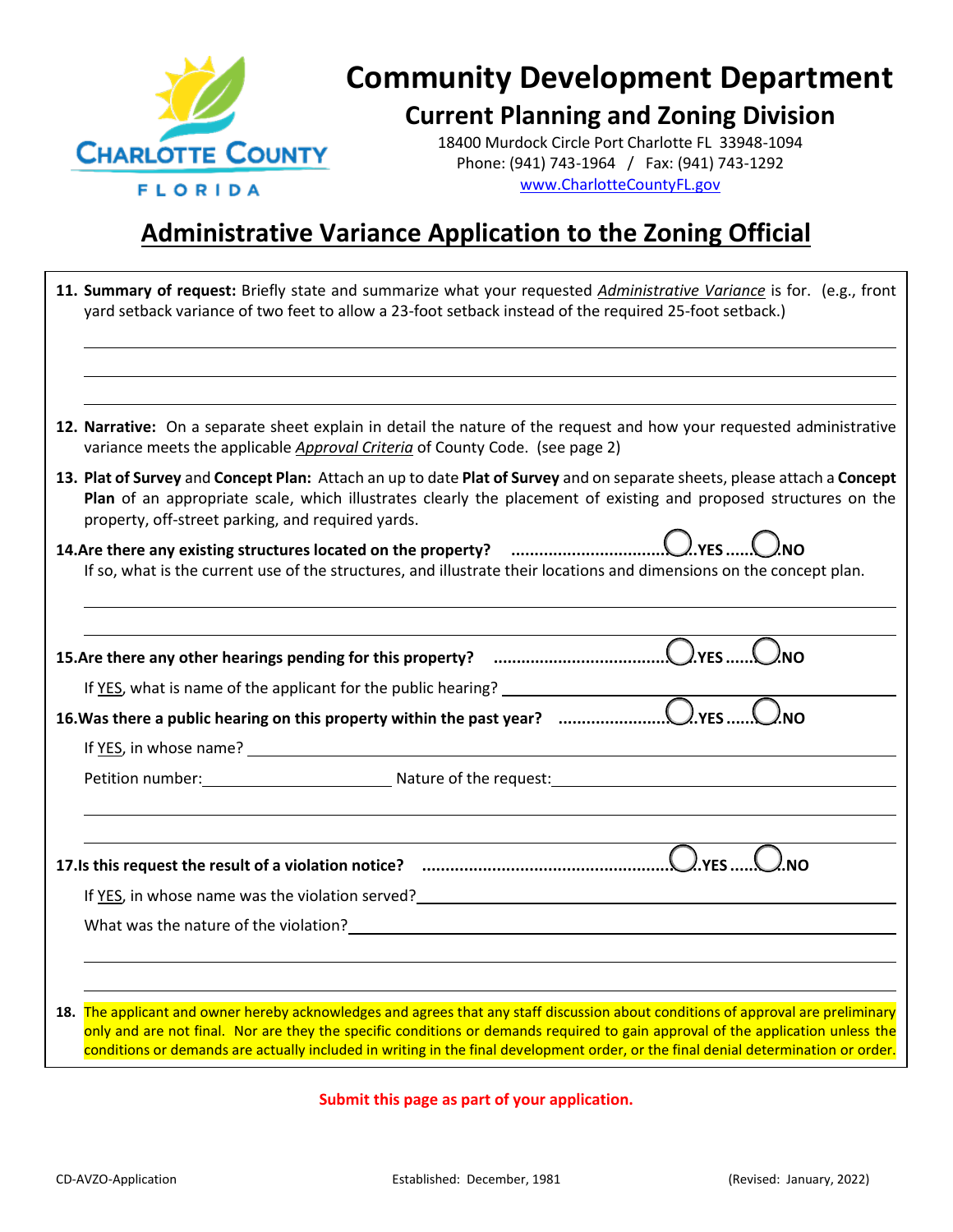

#### **Current Planning and Zoning Division**

18400 Murdock Circle Port Charlotte FL 33948-1094 Phone: (941) 743-1964 / Fax: (941) 743-1292 [www.CharlotteCountyFL.gov](http://www.charlottecountyfl.gov/)

### **Administrative Variance Application to the Zoning Official**

### **Affidavit of Applicant (or Agent)**

**I, the undersigned, being first duly sworn, depose and say that I am the owner, attorney, attorney-in-fact, agent, lessee or representative of the owners of the majority of the property described and which is the subject matter of the proposed application; that all answers to the questions in this application, and all sketches, data and other supplementary matters attached to and made a part of the application are honest and true to the best of my knowledge and belief. I understand this application must be complete and accurate before the application may be considered, and that if I am not the owner of the property, I have attached a notarized authorization from the owner(s) to submit with this application.** 

|                                 |  | The foregoing instrument was acknowledged before me, by means of □ physical presence or □ online notarization, |  |  |  |
|---------------------------------|--|----------------------------------------------------------------------------------------------------------------|--|--|--|
|                                 |  |                                                                                                                |  |  |  |
|                                 |  |                                                                                                                |  |  |  |
|                                 |  |                                                                                                                |  |  |  |
|                                 |  |                                                                                                                |  |  |  |
| Signature of Applicant or Agent |  |                                                                                                                |  |  |  |
|                                 |  |                                                                                                                |  |  |  |
| Signature of Notary             |  |                                                                                                                |  |  |  |
|                                 |  |                                                                                                                |  |  |  |
| Printed Name of Notary          |  |                                                                                                                |  |  |  |
|                                 |  |                                                                                                                |  |  |  |
| <b>Commission Number</b>        |  |                                                                                                                |  |  |  |
|                                 |  |                                                                                                                |  |  |  |

#### **Submit this page as part of your application.**